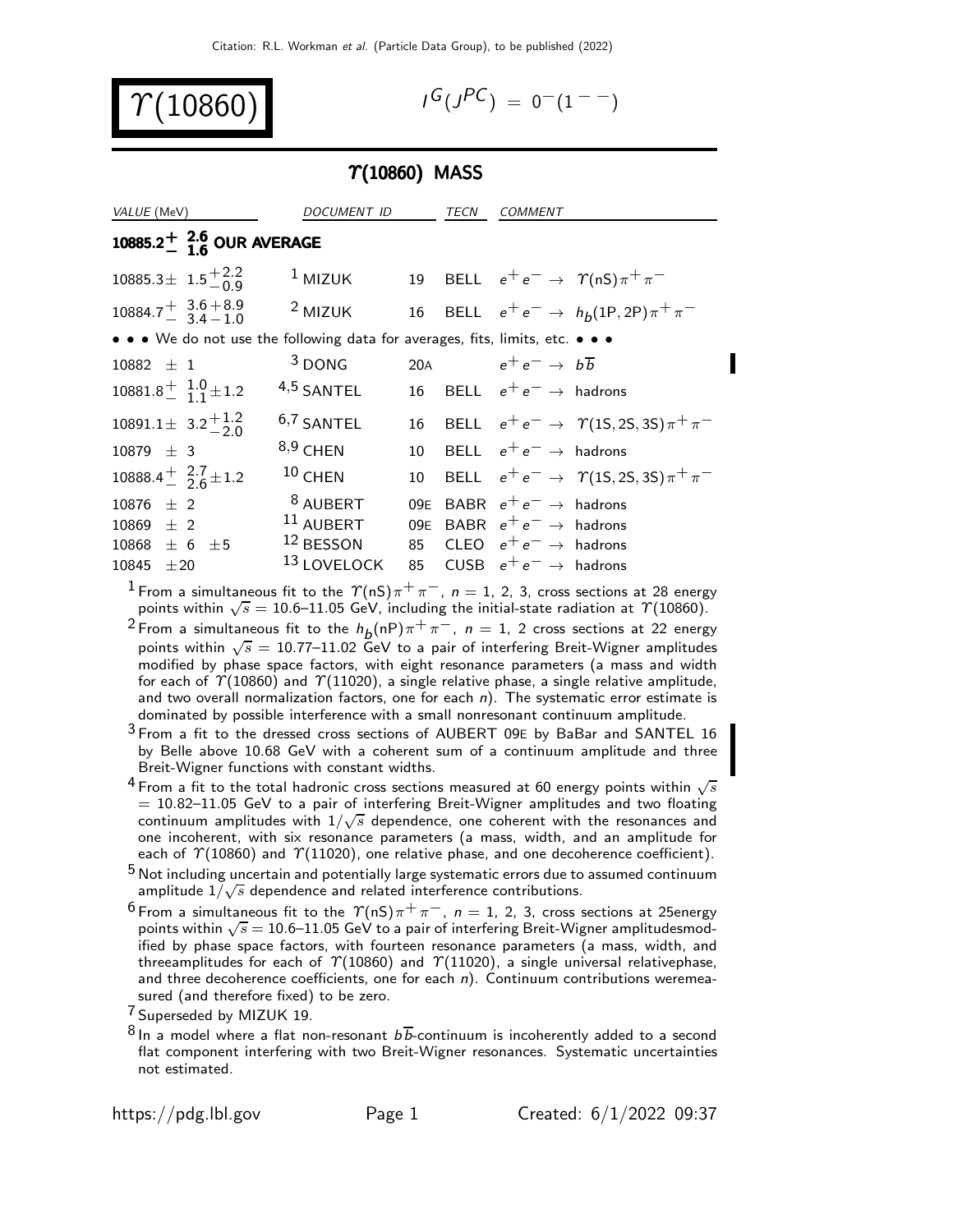$9$  The parameters of the  $\gamma$ (11020) are fixed to those in AUBERT 09E.

- $^{10}$ In a model where a flat nonresonant  $\varUpsilon$ (1S, 2S, 3S) $\pi^+\pi^-$  continuum interferes with a single Breit-Wigner resonance.
- $^{11}$  In a model where a non-resonant  $b\overline{b}$ -continuum represented by a threshold function at  $\sqrt{s}$ =2m $_B$  is incoherently added to a flat component interfering with two Breit-Wigner resonances. Not independent of other AUBERT 09E results. Systematic uncertainties not estimated.
- 12 Assuming four Gaussians with radiative tails and a single step in R.

 $13$  In a coupled-channel model with three resonances and a smooth step in R.

| <i>VALUE</i> (MeV)                                                            | DOCUMENT ID          |     | TECN | <b>COMMENT</b>                                    |
|-------------------------------------------------------------------------------|----------------------|-----|------|---------------------------------------------------|
| 37 $\pm$ 4 OUR AVERAGE                                                        |                      |     |      |                                                   |
| $36.6^{+}$ $4.5^{+}$ 0.5                                                      | $1$ MIZUK            |     |      | 19 BELL $e^+e^- \rightarrow \gamma(nS)\pi^+\pi^-$ |
| $40.6 + 12.7 + 1.1$<br>$8.0 - 19.1$                                           | $2$ MIZUK            | 16  |      | BELL $e^+e^- \rightarrow h_b(1P, 2P)\pi^+\pi^-$   |
| • • • We do not use the following data for averages, fits, limits, etc. • • • |                      |     |      |                                                   |
| $49.5 \pm 1.5$                                                                | $3$ DONG             | 20A |      | $h^+e^- \rightarrow h\overline{h}$                |
| $48.5^{+}$ $1.9^{+}$ 2.0                                                      | 4,5 SANTEL           | 16  |      | BELL $e^+e^- \rightarrow$ hadrons                 |
| $53.7^{+}$ $7.1^{+}$ 1.3<br>5.6 – 5.4                                         | 6,7 SANTEL           | 16  |      | BELL $e^+e^- \to \gamma(15, 25, 35)\pi^+\pi^-$    |
| $46^{+9}_{-7}$                                                                | $8,9$ CHEN           | 10  |      | BELL $e^+e^- \rightarrow$ hadrons                 |
| $30.7^{+}_{-}$ $\frac{8.3}{7.0}$ $\pm$ 3.1                                    | $10$ CHEN            | 10  |      | BELL $e^+e^- \to \gamma(1S, 2S, 3S)\pi^+\pi^-$    |
| 43 $\pm$ 4                                                                    | <sup>8</sup> AUBERT  | 09E |      | BABR $e^+e^- \rightarrow$ hadrons                 |
| $74 + 4$                                                                      | <sup>11</sup> AUBERT | 09E |      | BABR $e^+e^- \rightarrow$ hadrons                 |
| 112 $\pm$ 17<br>$+23$                                                         | 12 BESSON            | 85  |      | CLEO $e^+e^- \rightarrow$ hadrons                 |
| $110 \pm 15$                                                                  | $131$ OVELOCK        | 85  |      | CUSB $e^+e^- \rightarrow$ hadrons                 |

## $\Upsilon(10860)$  WIDTH

<sup>1</sup> From a simultaneous fit to the  $\Upsilon(nS)\pi^{+}\pi^{-}$ ,  $n=1, 2, 3$ , cross sections at 28 energy points within  $\sqrt{s} = 10.6$ –11.05 GeV, including the initial-state radiation at  $\gamma(10860)$ .

 $^2$ From a simultaneous fit to the  $h^{}_{\textit{D}}(\mathsf{n}\mathsf{P})\pi^+\pi^-$ ,  $\textit{n}=1$ ,  $2$  cross sections at 22 energy points within  $\sqrt{s} = 10.77$ –11.02 GeV to a pair of interfering Breit-Wigner amplitudes modified by phase space factors, with eight resonance parameters (a mass and width for each of  $\Upsilon(10860)$  and  $\Upsilon(11020)$ , a single relative phase, a single relative amplitude, and two overall normalization factors, one for each  $n$ ). The systematic error estimate is dominated by possible interference with a small nonresonant continuum amplitude.

3 From a fit to the dressed cross sections of AUBERT 09<sup>E</sup> by BaBar and SANTEL 16 by Belle above 10.68 GeV with a coherent sum of a continuum amplitude and three Breit-Wigner functions with constant widths.

<sup>4</sup> From a fit to the total hadronic cross sections measured at 60 energy points within  $\sqrt{s}$  $= 10.82 - 11.05$  GeV to a pair of interfering Breit-Wigner amplitudes and two floating continuum amplitudes with  $1/\sqrt{s}$  dependence, one coherent with the resonances and one incoherent, with six resonance parameters (a mass, width, and an amplitude for each of  $\Upsilon(10860)$  and  $\Upsilon(11020)$ , one relative phase, and one decoherence coefficient).

<sup>6</sup> From a simultaneous fit to the  $\Upsilon(nS)\pi^{+}\pi^{-}$ ,  $n=1, 2, 3$ , cross sections at 25energy points within  $\sqrt{s} = 10.6$ –11.05 GeV to a pair of interfering Breit-Wigner amplitudesmodified by phase space factors, with fourteen resonance parameters (a mass, width, and threeamplitudes for each of  $\Upsilon(10860)$  and  $\Upsilon(11020)$ , a single universal relativephase,

 $5$  Not including uncertain and potentially large systematic errors due to assumed continuum  $\frac{1}{2}$  amplitude  $1/\sqrt{s}$  dependence and related interference contributions.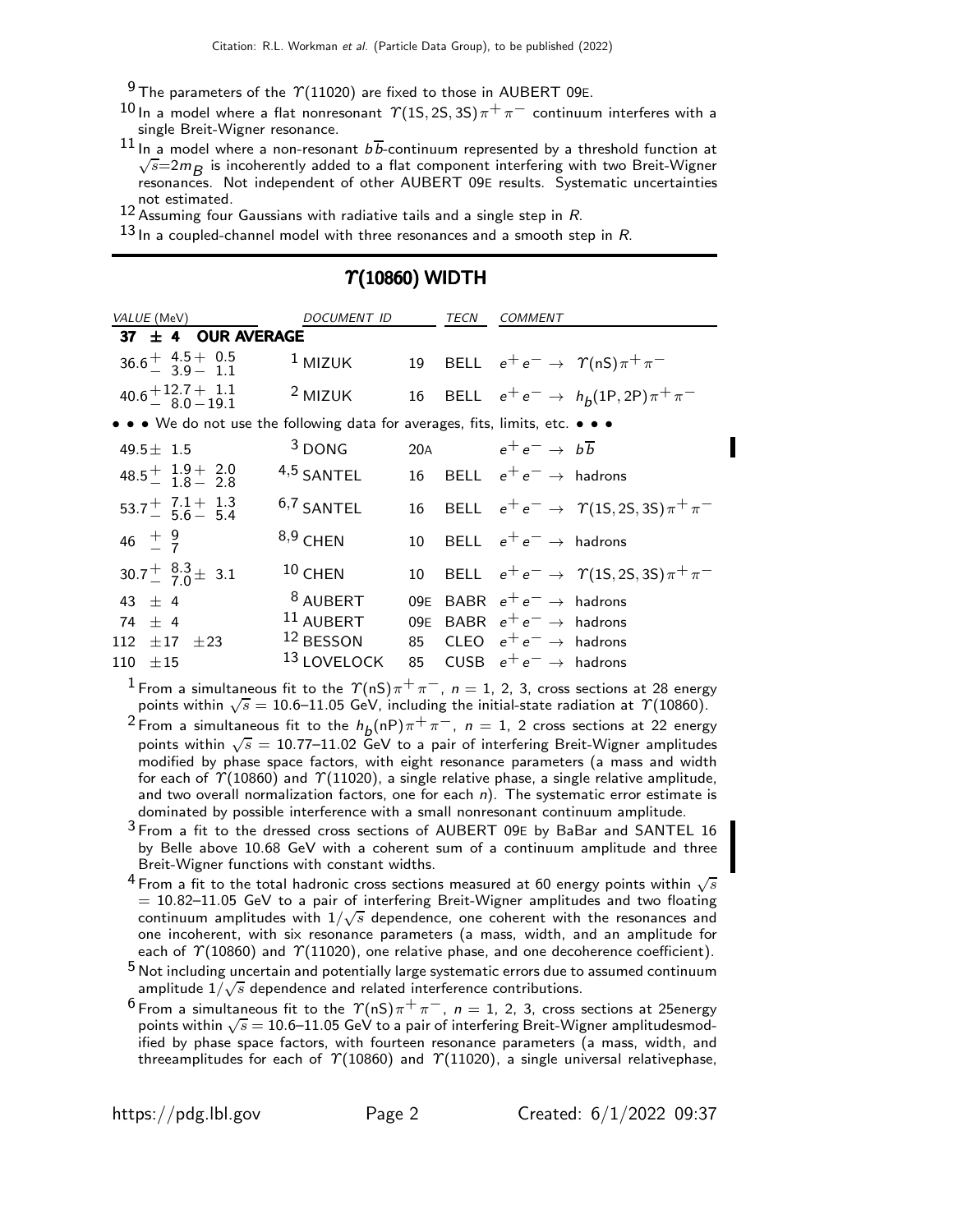and three decoherence coefficients, one for each  $n$ ). Continuum contributions weremeasured (and therefore fixed) to be zero.

7 Superseded by MIZUK 19.

- $8 \ln a$  model where a flat non-resonant  $b\overline{b}$ -continuum is incoherently added to a second flat component interfering with two Breit-Wigner resonances. Systematic uncertainties not estimated.
- 9 The parameters of the  $\gamma$ (11020) are fixed to those in AUBERT 09E.
- $10$  In a model where a flat nonresonant  $\gamma$ (1S, 2S, 3S) $\pi^+\pi^-$  continuum interferes with a single Breit-Wigner resonance.
- $^{11}$  In a model where a non-resonant  $b\overline{b}$ -continuum represented by a threshold function at  $\sqrt{s}$ =2m<sub>B</sub> is incoherently added to a flat component interfering with two Breit-Wigner resonances. Not independent of other AUBERT 09E results. Systematic uncertainties not estimated.

12 Assuming four Gaussians with radiative tails and a single step in R.

 $13$  In a coupled-channel model with three resonances and a smooth step in R.

|               | Mode                                                        | Fraction $(\Gamma_i/\Gamma)$ Confidence level     |     |
|---------------|-------------------------------------------------------------|---------------------------------------------------|-----|
| $\Gamma_1$    | $B\overline{B}X$                                            | $(76.2 \frac{+2.7}{-4.0})$ %                      |     |
| $\Gamma_2$    | $B\overline{B}$                                             | $(5.5 \pm 1.0)$ %                                 |     |
|               | $\Gamma_3$ $B\overline{B}^*$ + c.c.                         | $(13.7 \pm 1.6)$ %                                |     |
| $\Gamma_4$    | $B^*\overline{B^*}$                                         | $(38.1 \pm 3.4)$ %                                |     |
| $\Gamma_5$    | $B\overline{B}^{(*)}\pi$                                    | $<$ 19.7<br>$\frac{0}{0}$                         | 90% |
| $\Gamma_6$    | $B\overline{B}\pi$                                          | $(0.0 \pm 1.2) \%$                                |     |
| $\Gamma_7$    | $B^*\,\overline{\!B}\,\pi\,+\,\,B\,\overline{\!B}{}^*\,\pi$ | $(7.3 \pm 2.3)$ %                                 |     |
| $\Gamma_8$    | $B^*\overline{B}^*\pi$                                      | $(1.0 \pm 1.4)$ %                                 |     |
|               | $\Gamma_9$ $B\overline{B}\pi\pi$                            | 8.9<br>$\%$<br>$\lt$                              | 90% |
| $\Gamma_{10}$ | $B_s^{(*)}\overline{B}_s^{(*)}$<br>$B_s\overline{B}_s$      | $(20.1 \pm 3.1)$ %                                |     |
| $\Gamma_{11}$ |                                                             | $(5 \pm 5) \times 10^{-3}$                        |     |
|               | $\Gamma_{12}$ $B_s \overline{B}_s^* + \text{c.c.}$          | $(1.35 \pm 0.32)$ %                               |     |
|               | $F_{13}$ $B_{s}^{*}B_{s}^{*}$                               | $(17.6 \pm 2.7)$ %                                |     |
|               | $\Gamma_{14}$ no open-bottom                                | $(3.8 \tfrac{+5.0}{-0.5})\%$                      |     |
|               | $\Gamma_{15}$ $e^+e^-$                                      | $(8.3 \pm 2.1) \times 10^{-6}$                    |     |
|               | $\Gamma_{16}$ $K^*(892)^0 \overline{K}^0$                   | $<$ 1.0 $\times 10^{-5}$                          | 90% |
|               | $\Gamma_{17}$ $\gamma(1S)\pi^{+}\pi^{-}$                    | $(-5.3 \pm 0.6) \times 10^{-3}$                   |     |
|               | $\Gamma_{18}$ $\gamma(1S)\eta$                              | $(8.5 \pm 1.7) \times 10^{-4}$                    |     |
|               | $\Gamma_{19}$ $\gamma(15)\eta'$                             | $<\phantom{00}6.9\phantom{0000000}\times 10^{-5}$ | 90% |
|               | $\Gamma_{20}$ $\gamma(2S)\pi^{+}\pi^{-}$                    | $(7.8 \pm 1.3) \times 10^{-3}$                    |     |
|               | $\Gamma_{21}$ $\gamma(2S)\eta$                              | $(4.1 \pm 0.6) \times 10^{-3}$                    |     |
|               | $\Gamma_{22}$ $\gamma(3S)\pi^{+}\pi^{-}$                    | $(4.8 \frac{+1.9}{-1.7}) \times 10^{-3}$          |     |
|               | $\Gamma_{23}$ $\gamma(1S)K^{+}K^{-}$                        | $(6.1 \pm 1.8) \times 10^{-4}$                    |     |
|               | $\Gamma_{24}$ $\eta \Upsilon_J(1D)$                         | $(4.8 \pm 1.1) \times 10^{-3}$                    |     |
|               | $\Gamma_{25}$ $h_b(1P)\pi^+\pi^-$                           | $(3.5 \tfrac{+1.0}{-1.3}) \times 10^{-3}$         |     |

# $\Upsilon(10860)$  DECAY MODES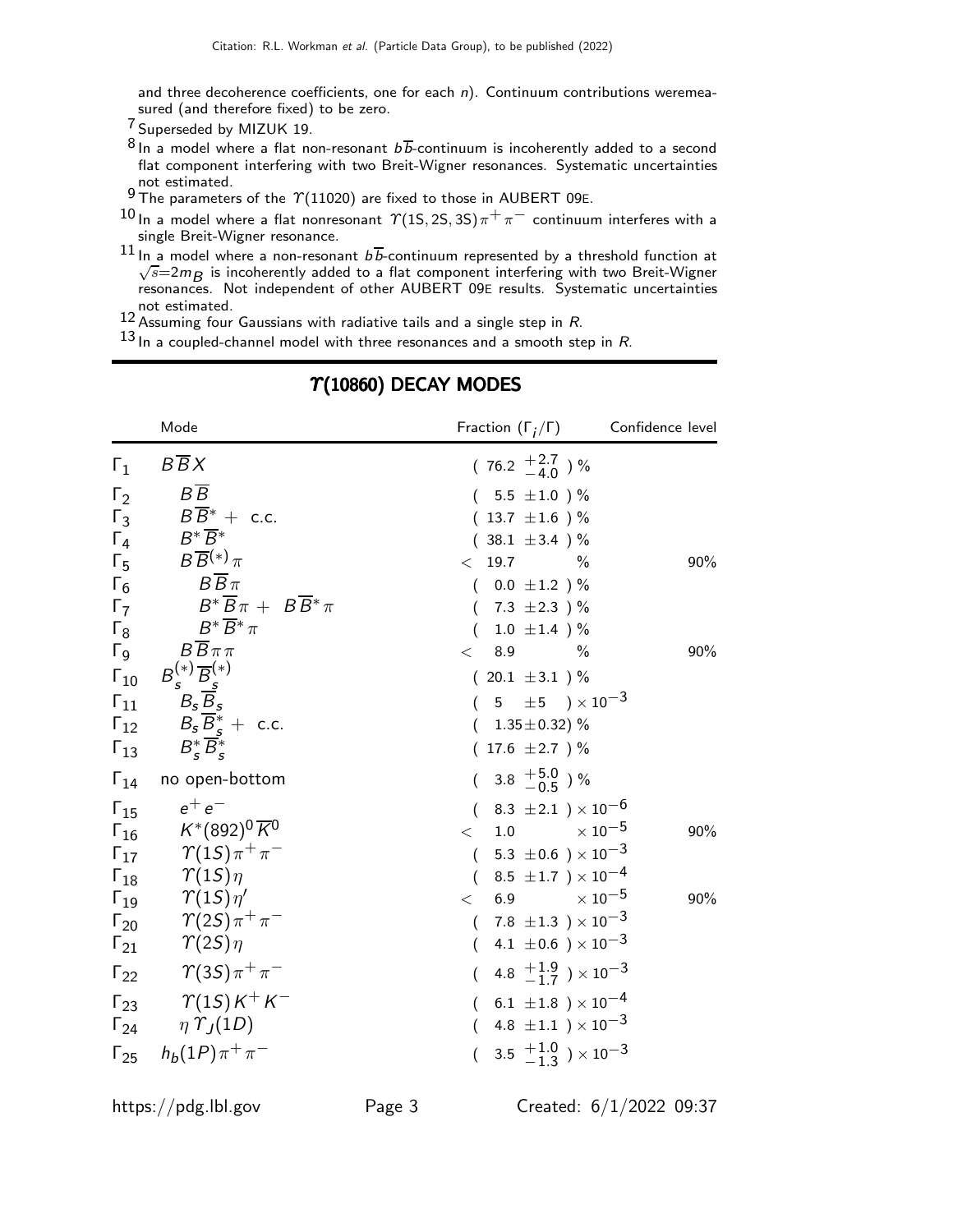|                        | $\Gamma_{26}$ $h_b(2P)\pi^+\pi^-$                                        |         |     | $(5.7 \frac{+1.7}{-2.1}) \times 10^{-3}$ |     |
|------------------------|--------------------------------------------------------------------------|---------|-----|------------------------------------------|-----|
| $\Gamma_{27}$          | $\chi_{bJ}(1P)\pi^+\pi^-\pi^0$                                           |         |     | $(2.5 \pm 2.3) \times 10^{-3}$           |     |
| $\mathsf{\Gamma}_{28}$ | $\chi_{b0}(1P)\pi^+\pi^-\pi^0$                                           | $\lt$   | 6.3 | $\times$ 10 $^{-3}$                      | 90% |
| $\Gamma_{29}$          | $\chi_{b0}(1P)$ $\omega$                                                 | $\lt$   | 3.9 | $\times$ 10 $^{-3}$                      | 90% |
|                        | $\Gamma_{30}$ $\chi_{b0}(1P)(\pi^{+}\pi^{-}\pi^{0})_{\text{non}-\omega}$ |         |     | $< 4.8 \times 10^{-3}$                   | 90% |
| $\mathsf{\Gamma}_{31}$ | $\chi_{b1}(1P)\pi^{+}\pi^{-}\pi^{0}$                                     |         |     | $1.85 \pm 0.33 \times 10^{-3}$           |     |
| $\Gamma_{32}$          | $\chi_{b1}(1P)\omega$                                                    |         |     | $(1.57 \pm 0.30) \times 10^{-3}$         |     |
| $\Gamma_{33}$          | $\chi_{b1}(1P)(\pi^+\pi^-\pi^0)_{\mathsf{non}-\omega}$                   |         |     | $(5.2 \pm 1.9) \times 10^{-4}$           |     |
|                        | $\Gamma_{34}$ $\chi_{b2}(1P)\pi^{+}\pi^{-}\pi^{0}$                       |         |     | $(1.17 \pm 0.30) \times 10^{-3}$         |     |
|                        | $\Gamma_{35}$ $\chi_{b2}(1P)\omega$                                      |         |     | $(6.0 \pm 2.7) \times 10^{-4}$           |     |
| $\Gamma_{36}$          | $\chi_{b2}(1P)(\pi^+\pi^-\pi^0)_{\mathsf{non}-\omega}$                   |         |     | $(6 \pm 4) \times 10^{-4}$               |     |
|                        | $\Gamma_{37}$ $\gamma X_b \rightarrow \gamma \Upsilon(15) \omega$        |         |     | $\times$ 10 $^{-5}$<br>< 3.8             | 90% |
|                        | $\Gamma_{38}$ $\eta_b(15)\omega$                                         | $\,<\,$ | 1.3 | $\times$ 10 $^{-3}$                      | 90% |
|                        | $\Gamma_{39}$ $\eta_b(2S)\omega$                                         | $\lt$   | 5.6 | $\times$ 10 $^{-3}$                      | 90% |

### Inclusive Decays.

These decay modes are submodes of one or more of the decay modes above.

| $\Gamma_{40}$ $\phi$ anything       | $(13.8 \tfrac{+2.4}{-1.7})\%$ |
|-------------------------------------|-------------------------------|
| $\Gamma_{41}$ $D^0$ anything + c.c. | $(108 \pm 8) \%$              |
| $\Gamma_{42}$ $D_s$ anything + c.c. | $(46 \pm 6)$ %                |
| $\Gamma_{43}$ $J/\psi$ anything     | $(2.06 \pm 0.21)\%$           |
| $\Gamma_{44}$ $B^0$ anything + c.c. | $(77 \pm 8)$ %                |
| $\Gamma_{45}$ $B^+$ anything + c.c. | $(72 \pm 6) \%$               |

## $\Upsilon(10860)$  PARTIAL WIDTHS

| $\Gamma(e^+e^-)$                                                              |                                                                                                 |             |         | 15                              |
|-------------------------------------------------------------------------------|-------------------------------------------------------------------------------------------------|-------------|---------|---------------------------------|
| VALUE (keV)                                                                   | DOCUMENT ID                                                                                     | TECN        | COMMENT |                                 |
| $0.31$ $\pm 0.07$ OUR AVERAGE Error includes scale factor of 1.3.             |                                                                                                 |             |         |                                 |
| $0.22 \pm 0.05 \pm 0.07$                                                      | BESSON 65 CLEO $e^+e^- \rightarrow$ hadrons                                                     |             |         |                                 |
| $0.365 \pm 0.070$                                                             | LOVELOCK 85 CUSB $e^+e^- \rightarrow$ hadrons                                                   |             |         |                                 |
| $\Gamma(e^+e^-) \times \Gamma(\Upsilon(1S)\pi^+\pi^-)/\Gamma_{\text{total}}$  |                                                                                                 |             |         | $\Gamma_{15}\Gamma_{17}/\Gamma$ |
| VALUE (eV)                                                                    | <i>DOCUMENT ID</i>                                                                              | <b>TECN</b> | COMMENT |                                 |
| • • • We do not use the following data for averages, fits, limits, etc. • • • |                                                                                                 |             |         |                                 |
| $1.09 \pm 0.34$                                                               | 1,2 MIZUK 19 BELL $e^+e^- \rightarrow \gamma(nS)\pi^+\pi^-$                                     |             |         |                                 |
|                                                                               | $1$ Erom a simultaneous fit to the $\gamma(nS) + \pi = n - 1, 2, 3$ cross sections at 28 energy |             |         |                                 |

From a simultaneous fit to the  $\Upsilon(nS)\pi^+\pi^-$ ,  $n=1, 2, 3$ , cross sections at 28 energy points within  $\sqrt{s} = 10.6$ –11.05 GeV, including the initial-state radiation at  $\gamma(10860)$ .

 $2$  Reported as the range 0.75–1.43 eV obtained from multiple solutions of an amplitude fit within a model composed as a sum of Breit-Wigner functions.

 $\sim$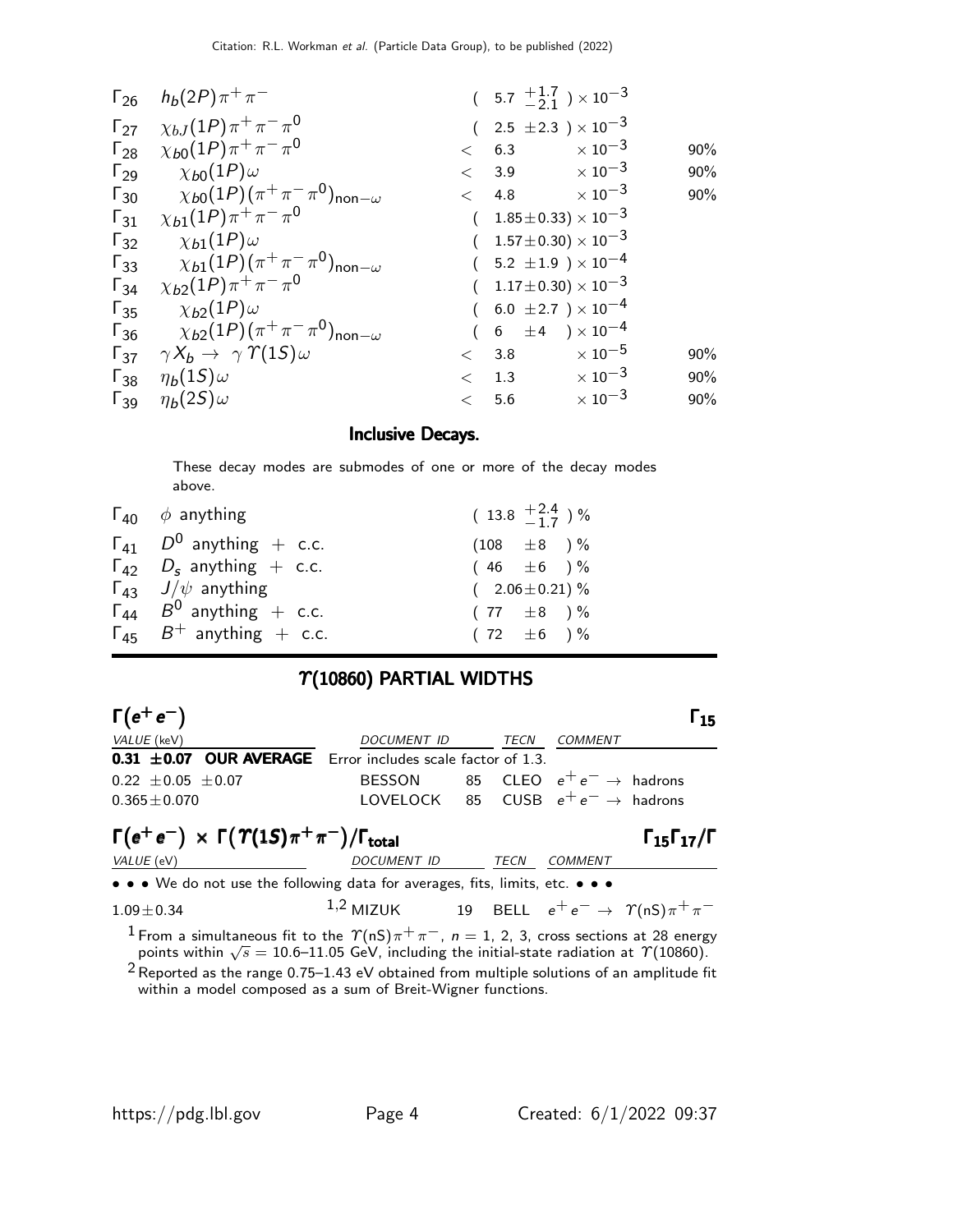$$
\Gamma(e^+e^-) \times \Gamma(\Upsilon(2S)\pi^+\pi^-)/\Gamma_{\text{total}}
$$
\n
$$
\Gamma_{15}\Gamma_{20}/\Gamma
$$
\n
$$
\frac{DOCUMENT ID}{DOCUMENT ID} \frac{TECN}{TECN} \frac{COMMENT}{COMMENT}
$$
\n
$$
\frac{1,2}{1,2}
$$
\n
$$
\frac{1,2}{1,2}
$$
\n
$$
\frac{1,2}{1,2}
$$
\n
$$
\frac{1,2}{1,2}
$$
\n
$$
\frac{1,2}{1,2}
$$
\n
$$
\frac{1,2}{1,2}
$$
\n
$$
\frac{1,2}{1,2}
$$
\n
$$
\frac{1,2}{1,2}
$$
\n
$$
\frac{1,2}{1,2}
$$
\n
$$
\frac{1,2}{1,2}
$$
\n
$$
\frac{1,2}{1,2}
$$
\n
$$
\frac{1,2}{1,2}
$$
\n
$$
\frac{1,2}{1,2}
$$
\n
$$
\frac{1,2}{1,2}
$$
\n
$$
\frac{1,2}{1,2}
$$
\n
$$
\frac{1,2}{1,2}
$$
\n
$$
\frac{1,2}{1,2}
$$
\n
$$
\frac{1,2}{1,2}
$$
\n
$$
\frac{1,2}{1,2}
$$
\n
$$
\frac{1,2}{1,2}
$$
\n
$$
\frac{1,2}{1,2}
$$
\n
$$
\frac{1,2}{1,2}
$$
\n
$$
\frac{1,2}{1,2}
$$
\n
$$
\frac{1,2}{1,2}
$$
\n
$$
\frac{1,2}{1,2}
$$
\n
$$
\frac{1,2}{1,2}
$$
\n
$$
\frac{1,2}{1,2}
$$
\n
$$
\frac{1,2}{1,2}
$$
\n
$$
\frac{1,2}{1,2}
$$
\n
$$
\frac{1,2}{1,2}
$$
\n
$$
\frac{1,2}{1,2}
$$
\n
$$
\frac{1,2}{1,2}
$$
\n
$$
\frac{1,2}{1,2}
$$
\n
$$
\frac{1,2}{1,2}
$$
\n
$$
\frac{1,2}{1,2
$$

 $2$  Reported as the range 1.35–3.80 eV obtained from multiple solutions of an amplitude fit within a model composed as a sum of Breit-Wigner functions.

### $\Gamma(e^+e^-) \times \Gamma(\Upsilon(3S)\pi^+\pi^-)/\Gamma_{\rm total}$  Γ<sub>15</sub>Γ<sub>22</sub>/Γ VALUE (eV)  $DOCUMENT$  ID TECN COMMENT

 $\Gamma_{15}\Gamma_{22}/\Gamma$ 

• • • We do not use the following data for averages, fits, limits, etc. • • •

0.73 $\pm$ 0.30 1,2 MIZUK 19 BELL  $e^+e^- \rightarrow \gamma(nS)\pi^+\pi^-$ 

<sup>1</sup> From a simultaneous fit to the  $\Upsilon(nS)\pi^+\pi^-, \ n=1, \ 2, \ 3, \text{ cross sections at } 28 \text{ energy}$ points within  $\sqrt{s} = 10.6$ –11.05 GeV, including the initial-state radiation at  $\gamma$ (10860).

<sup>2</sup> Reported as the range 0.43–1.03 eV obtained from multiple solutions of an amplitude fit within a model composed as a sum of Breit-Wigner functions.

### Υ(10860) BRANCHING RATIOS

"OUR EVALUATION" is obtained based on averages of rescaled data listed below. The averages and rescaling were performed by the Heavy Flavor Averaging Group (HFLAV) and are described at https://hflav.web.cern.ch/.

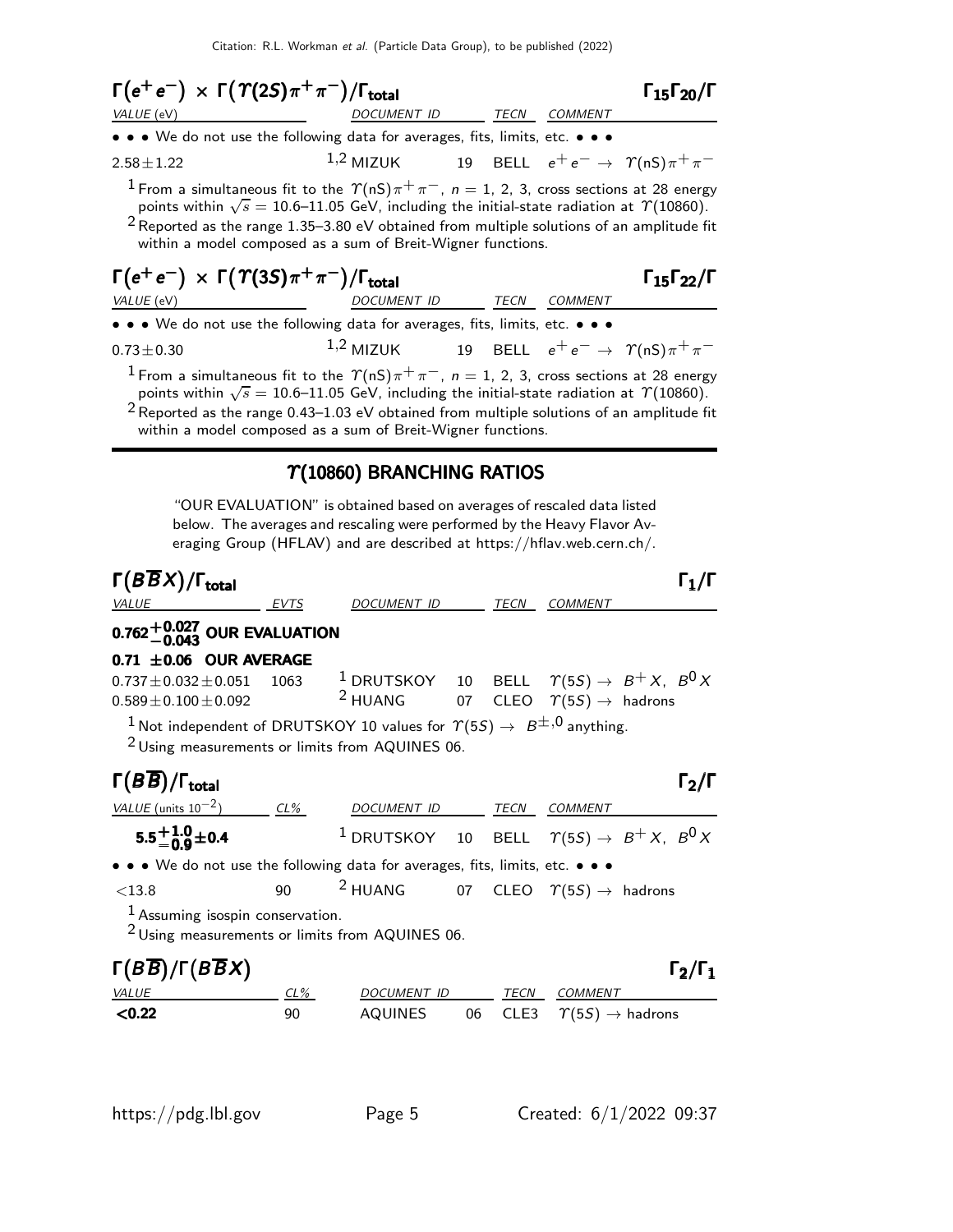| $\Gamma(B\overline{B}^*+c.c.)/\Gamma_{\rm total}$                                                |                   |                                                                          |          |                  |                                                      | $\Gamma_3/\Gamma$                               |
|--------------------------------------------------------------------------------------------------|-------------------|--------------------------------------------------------------------------|----------|------------------|------------------------------------------------------|-------------------------------------------------|
| VALUE                                                                                            |                   | DOCUMENT ID                                                              |          |                  | TECN COMMENT                                         |                                                 |
| $0.137 \pm 0.016$ OUR AVERAGE<br>$0.137 \pm 0.013 \pm 0.011$<br>$0.143 \pm 0.053 \pm 0.027$      |                   | $^1$ DRUTSKOY<br><sup>2</sup> HUANG                                      | 10<br>07 | CLEO             | $\Upsilon(5S) \rightarrow$ hadrons                   | BELL $\Upsilon(5S) \rightarrow B^+ X$ , $B^0 X$ |
| $1$ Assuming isospin conservation.<br>$2$ Using measurements or limits from AQUINES 06.          |                   |                                                                          |          |                  |                                                      |                                                 |
| $\Gamma(B\overline{B}^*+c.c.)/\Gamma(B\overline{B}X)$<br><b>VALUE</b>                            | EVTS              | DOCUMENT ID                                                              |          | TECN             | <b>COMMENT</b>                                       | $\Gamma_3/\Gamma_1$                             |
| $0.24 \pm 0.09 \pm 0.03$                                                                         | 10                | <b>AQUINES</b>                                                           | 06       | CLE3             | $\Upsilon(55) \rightarrow$ hadrons                   |                                                 |
| $\Gamma(B^*\overline{B}{}^*)/\Gamma_{\rm total}$<br><b>VALUE</b>                                 |                   | DOCUMENT ID                                                              |          | TECN             | <b>COMMENT</b>                                       | $\Gamma_4/\Gamma$                               |
| $0.381 \pm 0.034$ OUR AVERAGE                                                                    |                   |                                                                          |          |                  |                                                      |                                                 |
| $0.375 + 0.021 + 0.030$                                                                          |                   | <sup>1</sup> DRUTSKOY                                                    | 10       | <b>BELL</b>      |                                                      | $\varUpsilon(5S) \rightarrow B^{+}X,~B^{0}X$    |
| $0.436 \pm 0.083 \pm 0.072$                                                                      |                   | <sup>2</sup> HUANG                                                       | 07       |                  | CLEO $\ \ \Upsilon(5S) \rightarrow \ \text{hadrons}$ |                                                 |
| $1$ Assuming isospin conservation.<br><sup>2</sup> Using measurements or limits from AQUINES 06. |                   |                                                                          |          |                  |                                                      |                                                 |
| $\Gamma(B^*\overline{B}^*)/\Gamma(B\overline{B}X)$                                               |                   |                                                                          |          |                  |                                                      | $\Gamma_4/\Gamma_1$                             |
| VALUE<br>$0.74 \pm 0.15 \pm 0.08$                                                                | <u>EVTS</u><br>31 | DOCUMENT ID<br><b>AQUINES</b>                                            | 06       | TECN<br>CLE3     | <b>COMMENT</b><br>$\Upsilon(5S) \rightarrow$ hadrons |                                                 |
| $\Gamma(B\overline{B}{}^{(*)}\pi)/\Gamma_{\rm total}$<br>VALUE                                   | CL%               | DOCUMENT ID                                                              |          | <b>TECN</b>      | <b>COMMENT</b>                                       | $\Gamma_5/\Gamma$                               |
| < 0.197                                                                                          | 90                | $1$ HUANG                                                                | 07       | <b>CLEO</b>      | $\varUpsilon(5S) \rightarrow$ hadrons                |                                                 |
| <sup>1</sup> Using measurements or limits from AQUINES 06.                                       |                   |                                                                          |          |                  |                                                      |                                                 |
| $\Gamma(B\overline{B}^{(*)}\pi)/\Gamma(B\overline{B}X)$                                          |                   |                                                                          |          |                  |                                                      | $\Gamma_5/\Gamma_1$                             |
| VALUE                                                                                            | <u>CL%</u>        | DOCUMENT ID                                                              |          | TECN             | <b>COMMENT</b>                                       |                                                 |
| < 0.32                                                                                           | 90                | <b>AQUINES</b>                                                           | 06       | CLE <sub>3</sub> | $\Upsilon(5S) \rightarrow$ hadrons                   |                                                 |
| $\Gamma(B\overline{B}\pi)/\Gamma_{\rm total}$                                                    |                   |                                                                          |          |                  |                                                      | $\Gamma_6/\Gamma$                               |
| VALUE (units $10^{-2}$ ) EVTS                                                                    |                   | DOCUMENT ID TECN COMMENT                                                 |          |                  |                                                      |                                                 |
| $0.0 \pm 1.2 \pm 0.3$<br>$1$ Assuming isospin conservation.                                      | $\Omega$          | <sup>1</sup> DRUTSKOY 10 BELL $\Upsilon(5S) \rightarrow B^{+,0} \pi^- X$ |          |                  |                                                      |                                                 |
| $\left[\Gamma(B^*\overline{B}\pi)+\Gamma(B\overline{B}^*\pi)\right]/\Gamma_{\text{total}}$       |                   |                                                                          |          |                  |                                                      | $\Gamma_7/\Gamma$                               |
| $VALUE (units 10-2)$ EVTS DOCUMENT ID TECN COMMENT                                               |                   |                                                                          |          |                  |                                                      |                                                 |
| $7.3^{+2.3}_{-2.1}$ ±0.8                                                                         |                   | 38 $^1$ DRUTSKOY 10 BELL $\varUpsilon(5S) \to \, B^{+,0} \, \pi^- \, X$  |          |                  |                                                      |                                                 |
| $1$ Assuming isospin conservation.                                                               |                   |                                                                          |          |                  |                                                      |                                                 |
| $\Gamma(B^*\overline{B}^*\pi)/\Gamma_{\rm total}$                                                |                   |                                                                          |          |                  |                                                      | $\Gamma_8/\Gamma$                               |
| $VALUE (units 10-2)$ EVTS DOCUMENT ID TECN COMMENT                                               |                   |                                                                          |          |                  |                                                      |                                                 |
| $1.0^{+1.4}_{-1.3}$ ± 0.4                                                                        |                   | 5 $^1$ DRUTSKOY 10 BELL $\varUpsilon(5S) \to \, B^{+,0} \, \pi^- \, X$   |          |                  |                                                      |                                                 |
| $1$ Assuming isospin conservation.                                                               |                   |                                                                          |          |                  |                                                      |                                                 |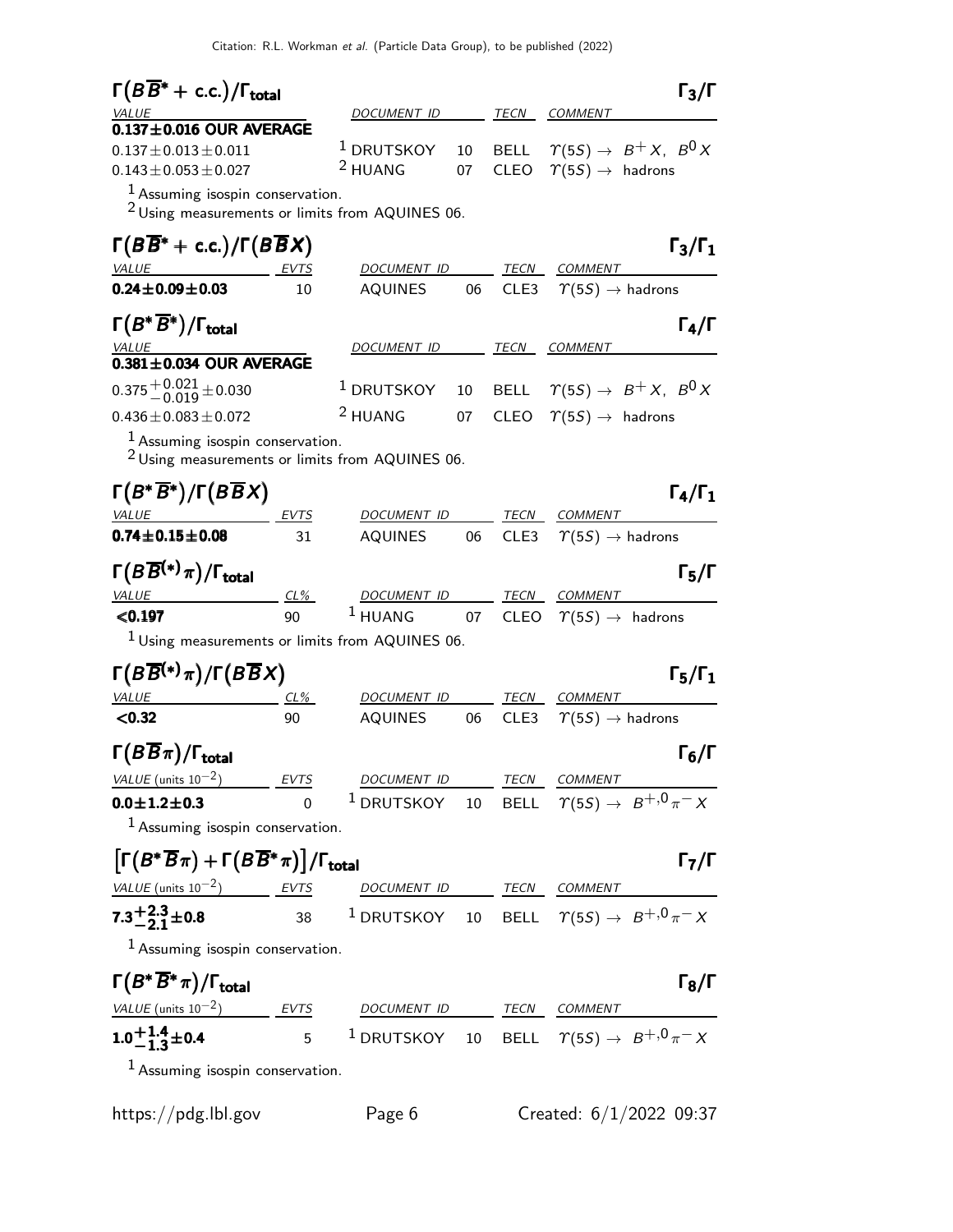Citation: R.L. Workman et al. (Particle Data Group), to be published (2022)

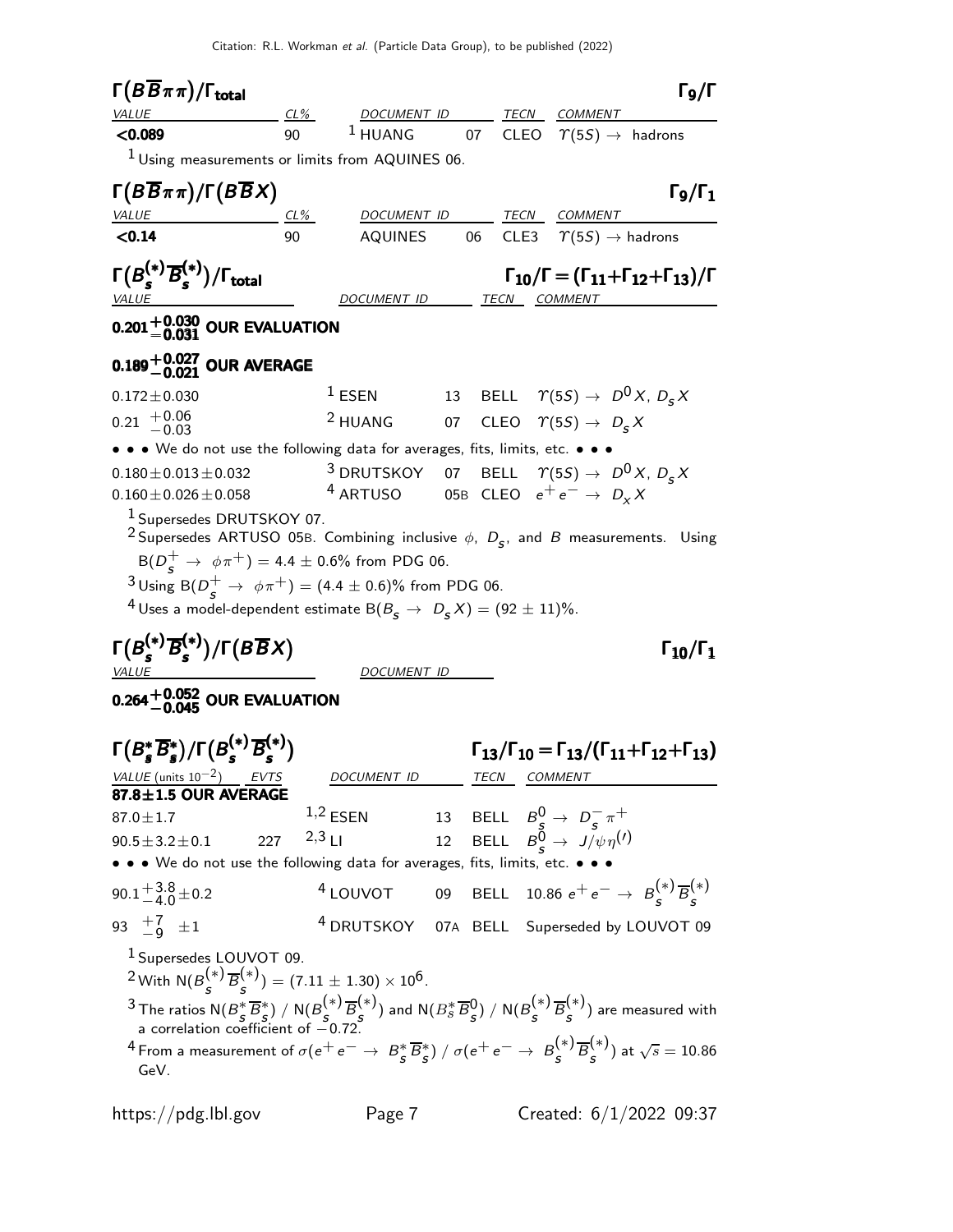

<sup>1</sup> Assuming that the observed events are solely due to the  $\Upsilon(5S)$  resonance.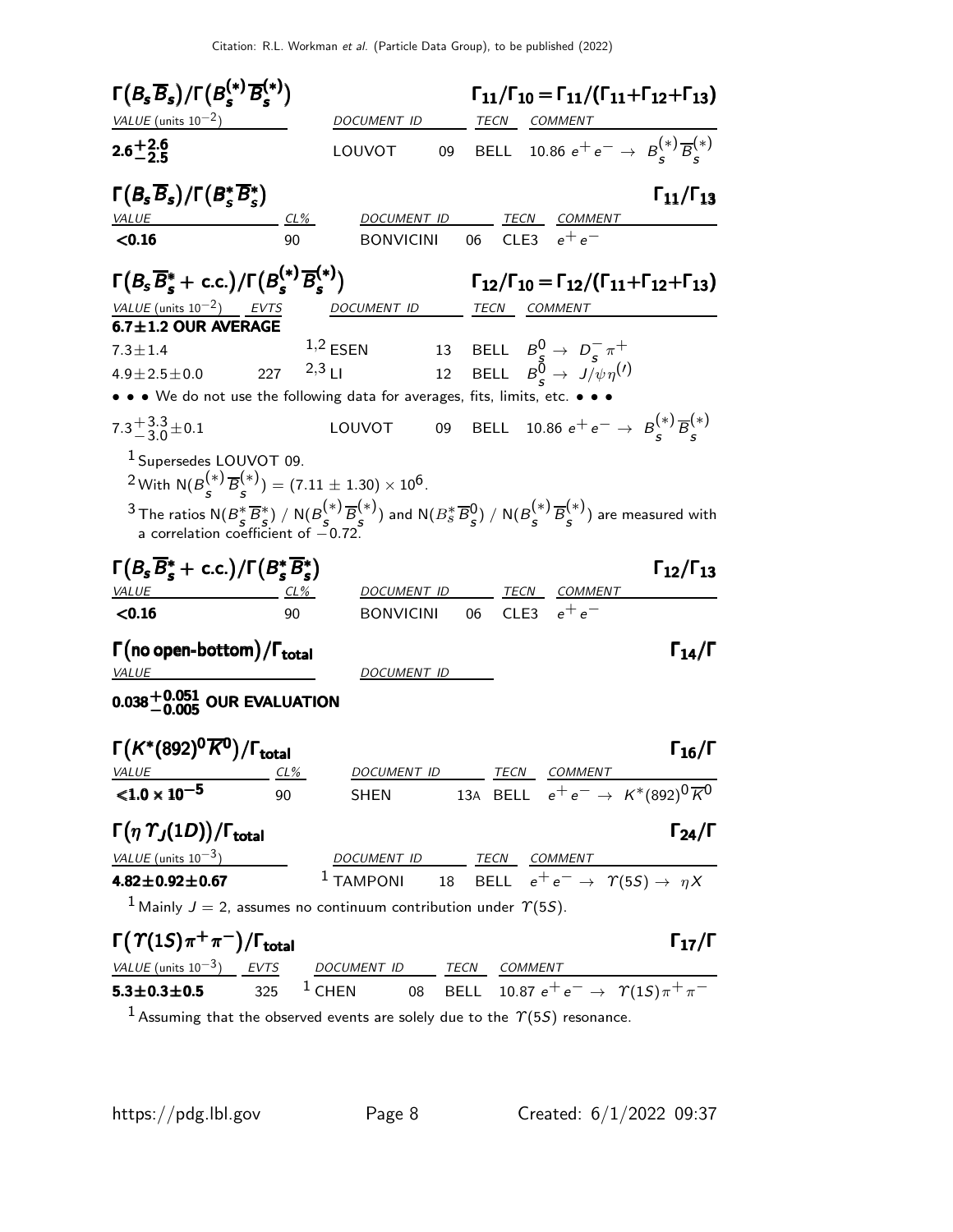| $\Gamma(\Upsilon(1S)\eta)/\Gamma_{\rm total}$                                                                                                                                                                  |     |                                                                                                              |                                                                               |         |                                              | $\Gamma_{18}/\Gamma$                                                                                                                  |
|----------------------------------------------------------------------------------------------------------------------------------------------------------------------------------------------------------------|-----|--------------------------------------------------------------------------------------------------------------|-------------------------------------------------------------------------------|---------|----------------------------------------------|---------------------------------------------------------------------------------------------------------------------------------------|
| VALUE (units $10^{-3}$ )                                                                                                                                                                                       |     |                                                                                                              | DOCUMENT ID TECN COMMENT                                                      |         |                                              |                                                                                                                                       |
| $0.85 \pm 0.15 \pm 0.08$                                                                                                                                                                                       |     |                                                                                                              | 1,2 KOVALENKO 21 BELL $e^+e^- \rightarrow \gamma(55)$                         |         |                                              |                                                                                                                                       |
| $^1$ Assuming that the observed events are solely due to the $\varUpsilon(5S)$ resonance.                                                                                                                      |     |                                                                                                              |                                                                               |         |                                              |                                                                                                                                       |
| <sup>2</sup> Using a data sample of 118.3 fb <sup>-1</sup> of $e^+e^-$ collisions at $\sqrt{s} = 10.866$ GeV.                                                                                                  |     |                                                                                                              |                                                                               |         |                                              |                                                                                                                                       |
| $\Gamma(\Upsilon(1S)\eta')/\Gamma_{\rm total}$                                                                                                                                                                 |     |                                                                                                              |                                                                               |         |                                              | $\Gamma_{19}/\Gamma$                                                                                                                  |
| $<$ 6.9 $\times$ 10 <sup>-5</sup>                                                                                                                                                                              |     | $\frac{CL\%}{90}$ $\frac{DOCUMENT ID}{1,2}$ $\frac{TECN}{ELL}$ $\frac{COMMENT}{e^+ e^-}$ $\frac{CDMMENT}{C}$ |                                                                               |         |                                              |                                                                                                                                       |
| $^1$ Assuming that the observed events are solely due to the $\varUpsilon(55)$ resonance.<br><sup>2</sup> Using a data sample of 118.3 fb <sup>-1</sup> of $e^+e^-$ collisions at $\sqrt{s} = 10.866$ GeV.     |     |                                                                                                              |                                                                               |         |                                              |                                                                                                                                       |
| $\Gamma(\Upsilon(2S)\pi^+\pi^-)/\Gamma_{\rm total}$                                                                                                                                                            |     |                                                                                                              |                                                                               |         |                                              | $\Gamma_{20}/\Gamma$                                                                                                                  |
| VALUE (units $10^{-3}$ ) EVTS                                                                                                                                                                                  |     |                                                                                                              | DOCUMENT ID TECN COMMENT                                                      |         |                                              |                                                                                                                                       |
| $7.8 \pm 0.6 \pm 1.1$                                                                                                                                                                                          | 186 | $1$ CHEN 08                                                                                                  |                                                                               |         | BELL 10.87 $e^+e^- \to \gamma(2S)\pi^+\pi^-$ |                                                                                                                                       |
| <sup>1</sup> Assuming that the observed events are solely due to the $\gamma$ (5S) resonance.                                                                                                                  |     |                                                                                                              |                                                                               |         |                                              |                                                                                                                                       |
| $\Gamma(\Upsilon(2S)\eta)/\Gamma_{\rm total}$                                                                                                                                                                  |     |                                                                                                              |                                                                               |         |                                              | $\Gamma_{21}/\Gamma$                                                                                                                  |
| VALUE (units $10^{-3}$ )                                                                                                                                                                                       |     |                                                                                                              | DOCUMENT ID TECN COMMENT                                                      |         |                                              |                                                                                                                                       |
| $4.13 \pm 0.41 \pm 0.37$                                                                                                                                                                                       |     |                                                                                                              | 1,2 KOVALENKO 21 BELL $e^+e^- \rightarrow \gamma(55)$                         |         |                                              |                                                                                                                                       |
| <sup>1</sup> Assuming that the observed events are solely due to the $\gamma$ (5S) resonance.<br><sup>2</sup> Using a data sample of 118.3 fb <sup>-1</sup> of $e^+e^-$ collisions at $\sqrt{s} = 10.866$ GeV. |     |                                                                                                              |                                                                               |         |                                              |                                                                                                                                       |
| $\Gamma(\Upsilon(3S)\pi^+\pi^-)/\Gamma_{\rm total}$                                                                                                                                                            |     |                                                                                                              |                                                                               |         |                                              | $\Gamma_{22}/\Gamma$                                                                                                                  |
| <u>VALUE (units <math>10^{-3}</math>) EVTS</u>                                                                                                                                                                 |     | DOCUMENT ID TECN COMMENT                                                                                     |                                                                               |         |                                              |                                                                                                                                       |
| 4.8 <sup>+</sup> 1.8 <sup>+</sup> 1.8 <sup>+</sup> 0.7 10 <sup>1</sup> CHEN 08 BELL 10.87 $e^+e^- \rightarrow \gamma(35)\pi^+\pi^-$                                                                            |     |                                                                                                              |                                                                               |         |                                              |                                                                                                                                       |
| $^1$ Assuming that the observed events are solely due to the $\varUpsilon(5S)$ resonance.                                                                                                                      |     |                                                                                                              |                                                                               |         |                                              |                                                                                                                                       |
| $\Gamma(\Upsilon(1S)K^+K^-)/\Gamma_{\rm total}$                                                                                                                                                                |     |                                                                                                              |                                                                               |         |                                              |                                                                                                                                       |
|                                                                                                                                                                                                                |     |                                                                                                              |                                                                               |         |                                              | $\Gamma_{23}/\Gamma$                                                                                                                  |
| VALUE (units $10^{-4}$ ) EVTS                                                                                                                                                                                  |     | DOCUMENT ID                                                                                                  | TECN                                                                          | COMMENT |                                              |                                                                                                                                       |
| $6.1 + 1.6 + 1.0$                                                                                                                                                                                              |     | 20 <sup>1</sup> CHEN 08 BELL 10.87 $e^+e^- \rightarrow \gamma(15)K^+K^-$                                     |                                                                               |         |                                              |                                                                                                                                       |
| <sup>1</sup> Assuming that the observed events are solely due to the $\Upsilon(55)$ resonance.                                                                                                                 |     |                                                                                                              |                                                                               |         |                                              |                                                                                                                                       |
| $\Gamma(h_b(1P)\pi^+\pi^-)/\Gamma(\Upsilon(2S)\pi^+\pi^-)$<br><u>VALUE</u>                                                                                                                                     |     |                                                                                                              |                                                                               |         |                                              | $\Gamma_{25}/\Gamma_{20}$                                                                                                             |
| $0.45 \pm 0.08 \begin{array}{c} +0.07 \\ -0.12 \end{array}$                                                                                                                                                    |     |                                                                                                              | DOCUMENT ID TECN COMMENT<br>ADACHI 12 BELL 10.86 $e^+e^- \rightarrow$ hadrons |         |                                              |                                                                                                                                       |
| $\Gamma(h_b(2P)\pi^+\pi^-)/\Gamma(\Upsilon(2S)\pi^+\pi^-)$<br>VALUE                                                                                                                                            |     |                                                                                                              |                                                                               |         |                                              | $\Gamma_{26}/\Gamma_{20}$                                                                                                             |
|                                                                                                                                                                                                                |     |                                                                                                              | DOCUMENT ID TECN COMMENT<br>ADACHI 12 BELL 10.86 $e^+e^- \rightarrow$ hadrons |         |                                              |                                                                                                                                       |
| $0.77 \pm 0.08 \pm 0.22$<br>$\Gamma(h_b(1P)\pi^+\pi^-)/\Gamma(h_b(2P)\pi^+\pi^-)$<br><b>VALUE</b>                                                                                                              |     |                                                                                                              | DOCUMENT ID TECN COMMENT                                                      |         |                                              | $\Gamma_{25}/\Gamma_{26}$<br>$\frac{\text{TECN}}{16}$ $\frac{\text{COMMENT}}{\text{BELL}}$ $e^+e^- \rightarrow h_b(1P, 2P)\pi^+\pi^-$ |

https://pdg.lbl.gov Page 9 Created: 6/1/2022 09:37

׀<br>׀

П

I

I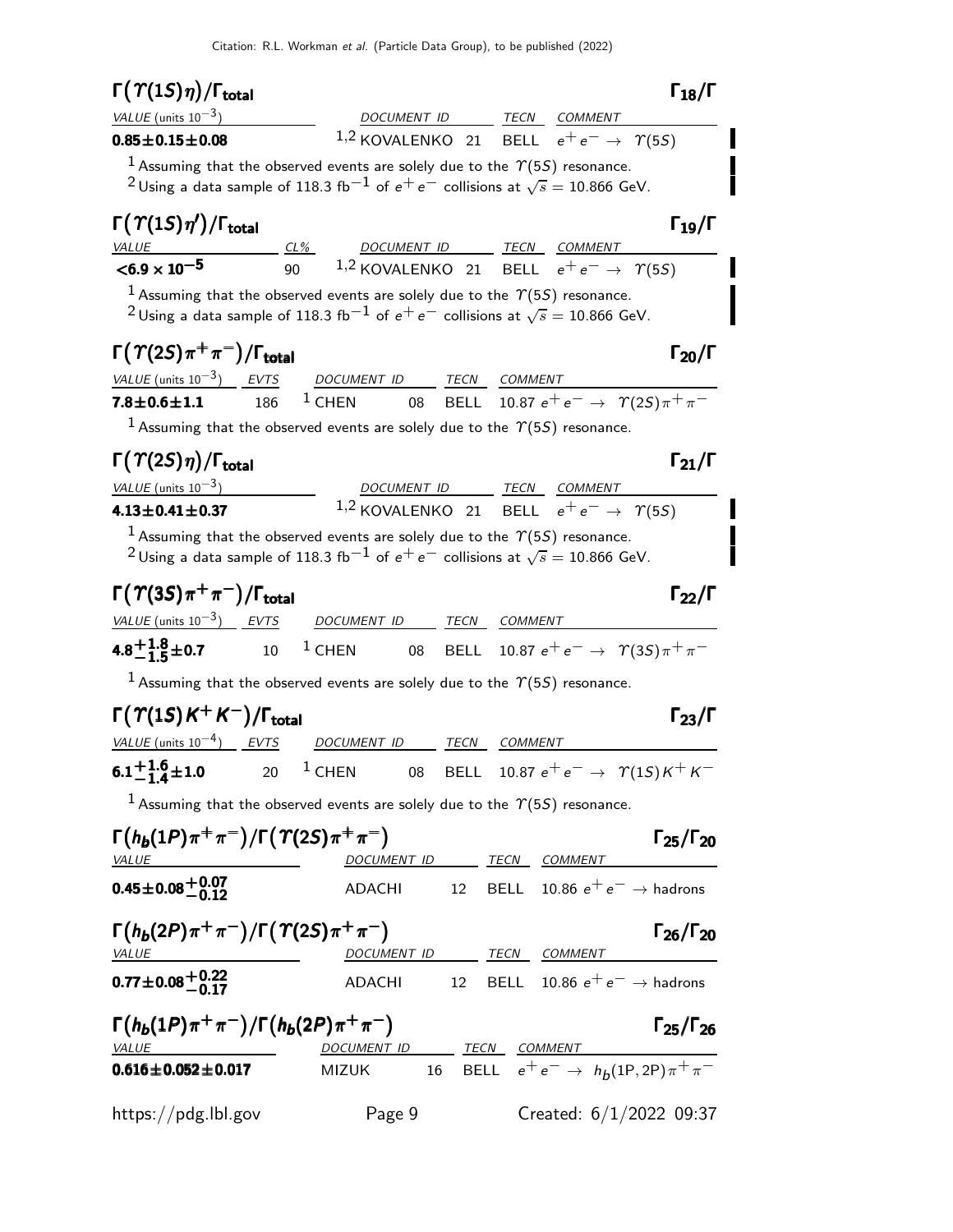| $\Gamma(\chi_{bJ}(1P)\pi^+\pi^-\pi^{\mathbf{0}})/\Gamma_{\text{total}}$                                                                                                                                                                                         |                |                                       |    |      |                                   | $\Gamma_{27}/\Gamma$                                                     |
|-----------------------------------------------------------------------------------------------------------------------------------------------------------------------------------------------------------------------------------------------------------------|----------------|---------------------------------------|----|------|-----------------------------------|--------------------------------------------------------------------------|
| VALUE (units $10^{-3}$ )                                                                                                                                                                                                                                        |                | DOCUMENT ID                           |    |      | TECN COMMENT                      |                                                                          |
| $2.5 \pm 0.6 \pm 2.2$                                                                                                                                                                                                                                           |                | <b>YIN</b>                            |    | 18   | BELL $e^+e^- \rightarrow$ hadrons |                                                                          |
| $\Gamma(\chi_{\bm{b} 0}(1P) \pi^+ \pi^- \pi^0)/\Gamma_{\bm{\mathsf{total}}}$                                                                                                                                                                                    |                |                                       |    |      |                                   | $\Gamma_{28}/\Gamma$                                                     |
| $\frac{VALUE}{5.3 \times 10^{-3}}$ $\frac{CL\%}{90}$                                                                                                                                                                                                            |                | DOCUMENT ID TECN COMMENT              |    |      |                                   |                                                                          |
|                                                                                                                                                                                                                                                                 |                | 1 HE                                  |    |      |                                   | 14 BELL $\tau(55) \rightarrow \pi^+ \pi^- \pi^0 \gamma \gamma(15)$       |
| $b\overline{b}$ ) = 0.340 $\pm$ 0.016 nb from ESEN 13. Correlated with other results from HE 14.                                                                                                                                                                |                |                                       |    |      |                                   |                                                                          |
| $\Gamma(\chi_{b0}(1P)\omega)/\Gamma_{\rm total}$                                                                                                                                                                                                                |                |                                       |    |      |                                   | $\Gamma_{29}/\Gamma$                                                     |
| <i>VALUE</i><br>$<$ 3.9 $\times$ 10 <sup>-3</sup>                                                                                                                                                                                                               | <u>_ CL% _</u> | DOCUMENT ID TECN COMMENT<br>90 $1$ HE |    |      |                                   | 14 BELL $\Upsilon(5S) \rightarrow \pi^+ \pi^- \pi^0 \gamma \Upsilon(1S)$ |
| $b\overline{b}$ ) = 0.340 $\pm$ 0.016 nb from ESEN 13. Correlated with other results from HE 14.                                                                                                                                                                |                |                                       |    |      |                                   |                                                                          |
| $\Gamma(\chi_{b0}(1P)(\pi^+\pi^-\pi^0)_{\mathsf{non}-\omega})/\Gamma_{\mathsf{total}}$                                                                                                                                                                          |                | DOCUMENT ID TECN COMMENT              |    |      |                                   | $\Gamma_{30}/\Gamma$                                                     |
| VALUE CL% DOCUMENT ID TECN COMMENT<br><4.8 x 10 <sup>-3</sup> 90 <sup>1</sup> HE 14 BELL $\gamma(5S) \rightarrow \pi^+ \pi^- \pi^0 \gamma \gamma(1S)$                                                                                                           |                |                                       |    |      |                                   |                                                                          |
| $^{-1}$ Assuming that all the $b\,\overline{b}$ events are from $\varUpsilon(5S)$ resonance decays and using $\sigma(e^+ \, e^- \rightarrow e^-)$<br>$b\overline{b}$ ) = 0.340 $\pm$ 0.016 nb from ESEN 13. Correlated with other results from HE 14.           |                |                                       |    |      |                                   |                                                                          |
| $\Gamma(\chi_{b1}(1P)\pi^+\pi^-\pi^0)/\Gamma_{\rm total}$                                                                                                                                                                                                       |                |                                       |    |      |                                   | $\Gamma_{31}/\Gamma$                                                     |
| VALUE (units $10^{-3}$ ) EVTS                                                                                                                                                                                                                                   |                |                                       |    |      | DOCUMENT ID TECN COMMENT          |                                                                          |
| $1.85 \pm 0.23 \pm 0.23$                                                                                                                                                                                                                                        | 80             | $1$ HE                                |    | 14   | BELL $\Upsilon(5S) \rightarrow$   | $\pi^{+}\pi^{-}\pi^{0}\gamma \gamma(15)$                                 |
| $^1$ Assuming that all the $b\overline{b}$ events are from $\varUpsilon(5S)$ resonance decays and using $\sigma(\mathrm{e^+e^- \rightarrow e^-}$<br>$b\overline{b}$ ) = 0.340 $\pm$ 0.016 nb from ESEN 13. Correlated with other results from HE 14.            |                |                                       |    |      |                                   |                                                                          |
| $\Gamma(\chi_{b1}(1P)\omega)/\Gamma_{\rm total}$                                                                                                                                                                                                                |                |                                       |    |      |                                   | $\Gamma_{32}/\Gamma$                                                     |
| VALUE (units $10^{-3}$ )                                                                                                                                                                                                                                        | <b>EVTS</b>    | <b>DOCUMENT ID</b>                    |    | TECN | <b>COMMENT</b>                    |                                                                          |
| $1.57 \pm 0.22 \pm 0.21$                                                                                                                                                                                                                                        | 60             | $1$ HE                                | 14 |      |                                   | BELL $\Upsilon(5S) \rightarrow \pi^+ \pi^- \pi^0 \gamma \Upsilon(1S)$    |
| $^1$ Assuming that all the $b\overline{b}$ events are from $\varUpsilon(5S)$ resonance decays and using $\sigma(\mathrm{e^+e^-}\to$<br>$b\overline{b}$ ) = 0.340 $\pm$ 0.016 nb from ESEN 13. Correlated with other results from HE 14.                         |                |                                       |    |      |                                   |                                                                          |
| $\Gamma(\chi_{b1}(1P)(\pi^+\pi^-\pi^0)_{\mathsf{non}-\omega})/\Gamma_{\mathsf{total}}$                                                                                                                                                                          |                |                                       |    |      |                                   | $\Gamma_{33}/\Gamma$                                                     |
| <u>VALUE (units 10<sup>-3</sup>)</u> EVTS DOCUMENT ID TECN COMMENT<br><b>0.52±0.15±0.11</b> 24 1 HE 14 BELL $\tau(5S) \to \pi^+ \pi^- \pi^0 \gamma \gamma(1S)$                                                                                                  |                |                                       |    |      |                                   |                                                                          |
| $^{-1}$ Assuming that all the $b\,\overline{b}$ events are from $\varUpsilon(5S)$ resonance decays and using $\sigma(\mathrm{e^+e^-}\to\mathrm{e^-e^-e^-})$<br>$b\overline{b}$ ) = 0.340 $\pm$ 0.016 nb from ESEN 13. Correlated with other results from HE 14. |                |                                       |    |      |                                   |                                                                          |

| $\Gamma(\chi_{b2}(1P)\pi^+\pi^-\pi^0)/\Gamma_{\rm total}$ |    |                               |      | $\Gamma_{34}/\Gamma$                                                                                                                                                                                                                        |
|-----------------------------------------------------------|----|-------------------------------|------|---------------------------------------------------------------------------------------------------------------------------------------------------------------------------------------------------------------------------------------------|
| VALUE (units $10^{-3}$ ) EVTS                             |    | <b>DOCUMENT ID</b>            | TECN | COMMENT                                                                                                                                                                                                                                     |
| $1.17 \pm 0.27 \pm 0.14$                                  | 29 | $^{\perp}$ HE $\qquad \qquad$ |      | 14 BELL $\Upsilon(55) \rightarrow \pi^+ \pi^- \pi^0 \gamma \Upsilon(15)$                                                                                                                                                                    |
|                                                           |    |                               |      | <sup>1</sup> Assuming that all the $b\overline{b}$ events are from $\varUpsilon(5S)$ resonance decays and using $\sigma(e^+e^-\rightarrow e^-$<br>$\overline{L_{h}}$ 0.340   0.016 is from FCFN 12. Completed with other mouths from HF 14. |

 $b(b) = 0.340 \pm 0.016$  nb from ESEN 13. Correlated with other results from HE 14.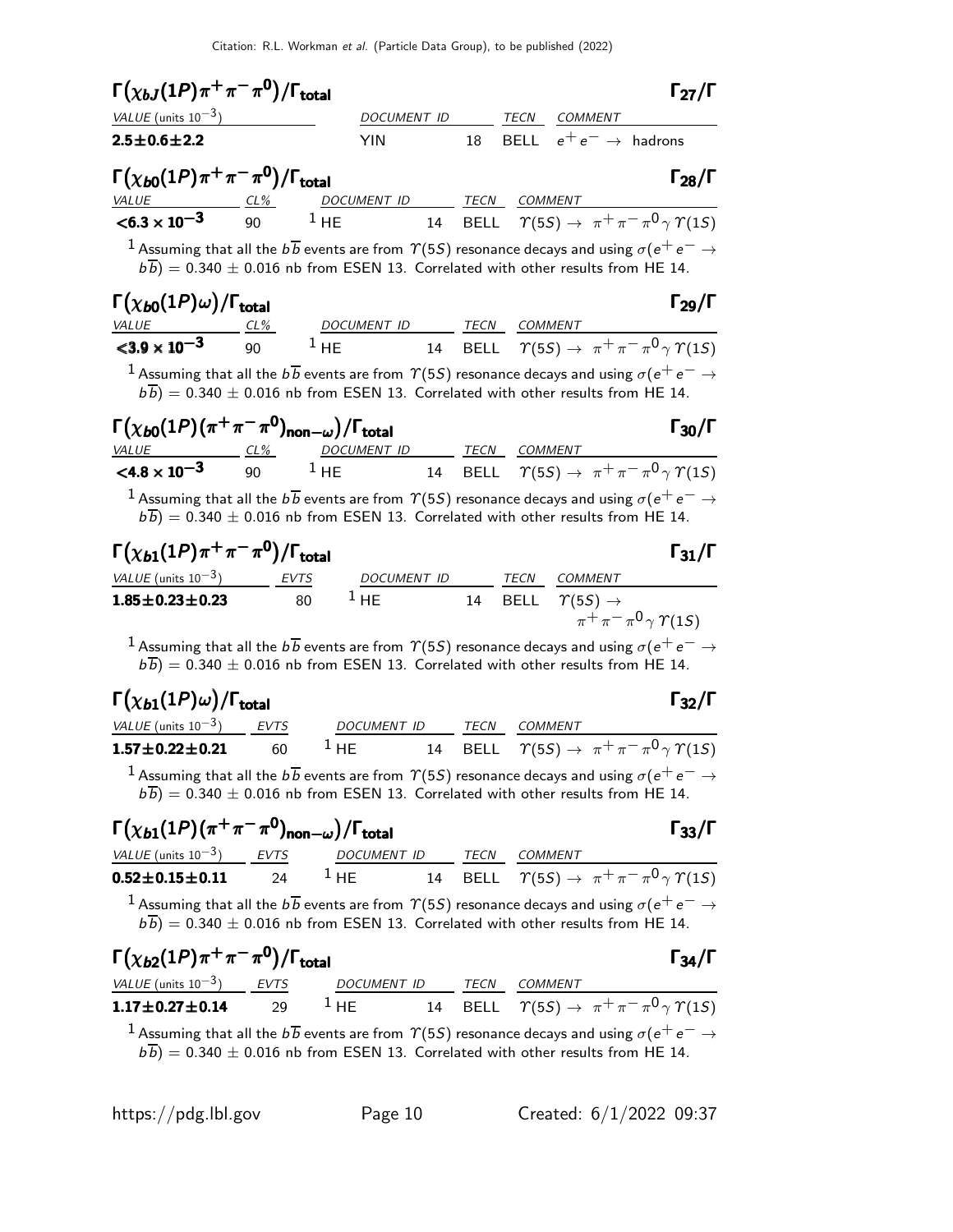| $\Gamma(\chi_{b2}(1P)\omega)/\Gamma_{\rm total}$                                                                                                                                                                                                           |        |                          |                          |                                        | $\Gamma_{35}/\Gamma$                                                                              |
|------------------------------------------------------------------------------------------------------------------------------------------------------------------------------------------------------------------------------------------------------------|--------|--------------------------|--------------------------|----------------------------------------|---------------------------------------------------------------------------------------------------|
| VALUE (units $10^{-3}$ ) EVTS                                                                                                                                                                                                                              |        | DOCUMENT ID TECN COMMENT |                          |                                        |                                                                                                   |
| $0.60 \pm 0.23 \pm 0.15$                                                                                                                                                                                                                                   | 13     |                          |                          |                                        | <sup>1</sup> HE 14 BELL $\Upsilon(5S) \rightarrow \pi^+ \pi^- \pi^0 \gamma \Upsilon(1S)$          |
| $^1$ Assuming that all the $b\overline{b}$ events are from $\varUpsilon(5S)$ resonance decays and using $\sigma(\mathrm{e^+e^-}\to\mathrm{e^-e^-e^-})$<br>$b\overline{b}$ ) = 0.340 $\pm$ 0.016 nb from ESEN 13. Correlated with other results from HE 14. |        |                          |                          |                                        |                                                                                                   |
| $\Gamma(\chi_{b2}(1P)\omega)/\Gamma(\chi_{b1}(1P)\omega)$<br>VALUE PARAGONAL PRODUCTION CONTINUES.                                                                                                                                                         |        | DOCUMENT ID TECN COMMENT |                          |                                        | $\Gamma_{35}/\Gamma_{32}$                                                                         |
| • • • We do not use the following data for averages, fits, limits, etc. • • •                                                                                                                                                                              |        |                          |                          |                                        |                                                                                                   |
| $0.38 \pm 0.16 \pm 0.09$                                                                                                                                                                                                                                   |        | 1 HE                     |                          |                                        | 14 BELL $\Upsilon(5S) \rightarrow \pi^+ \pi^- \pi^0 \gamma \Upsilon(1S)$                          |
| <sup>1</sup> Accounting for correlated systematics.                                                                                                                                                                                                        |        |                          |                          |                                        |                                                                                                   |
| $\Gamma(\chi_{b2}(1P)(\pi^+\pi^-\pi^0)_{\mathsf{non}-\omega})/\Gamma_{\mathsf{total}}$                                                                                                                                                                     |        |                          |                          |                                        | $\Gamma_{36}/\Gamma$                                                                              |
| VALUE (units $10^{-3}$ ) EVTS<br>$0.61 \pm 0.22 \pm 0.28$ 16                                                                                                                                                                                               |        | DOCUMENT ID TECN COMMENT |                          |                                        | <sup>1</sup> HE 14 BELL $\Upsilon(5S) \rightarrow \pi^+ \pi^- \pi^0 \gamma \Upsilon(1S)$          |
|                                                                                                                                                                                                                                                            |        |                          |                          |                                        |                                                                                                   |
| $^{-1}$ Assuming that all the $b\overline{b}$ events are from $\varUpsilon(5S)$ resonance decays and using $\sigma(e^+ \, e^- \to e^-)$<br>$b\overline{b}$ ) = 0.340 $\pm$ 0.016 nb from ESEN 13. Correlated with other results from HE 14.                |        |                          |                          |                                        |                                                                                                   |
| $\Gamma(\chi_{b2}(1P)(\pi^+\pi^-\pi^0)_{\rm non-\omega})/\Gamma(\chi_{b1}(1P)(\pi^+\pi^-\pi^0)_{\rm non-\omega})$<br><i>VALUE</i><br><u> 1989 - Johann Barbara, martin a</u>                                                                               |        | DOCUMENT ID TECN COMMENT |                          |                                        | $\Gamma_{36}/\Gamma_{33}$                                                                         |
| • • • We do not use the following data for averages, fits, limits, etc. • • •                                                                                                                                                                              |        |                          |                          |                                        |                                                                                                   |
| $1.20 \pm 0.55 \pm 0.65$                                                                                                                                                                                                                                   |        | $1$ HE                   |                          |                                        | 14 BELL $\Upsilon(55) \rightarrow \pi^+ \pi^- \pi^0 \gamma \Upsilon(15)$                          |
| <sup>1</sup> Accounting for correlated systematics.                                                                                                                                                                                                        |        |                          |                          |                                        |                                                                                                   |
| $\Gamma(\eta_b(1S)\omega)/\Gamma_{\rm total}$                                                                                                                                                                                                              |        |                          |                          |                                        | $\Gamma_{38}/\Gamma$                                                                              |
| $\frac{VALUE}{1.3 \times 10^{-3}}$ $\frac{CL\%}{90}$ $\frac{DOCUMENT ID}{1.05KIN}$ $\frac{TECN}{20}$ $\frac{COMMENT}{BEL}$ $e^+e^- \rightarrow \omega X$                                                                                                   |        |                          |                          |                                        |                                                                                                   |
|                                                                                                                                                                                                                                                            |        |                          |                          |                                        |                                                                                                   |
| <sup>1</sup> Using $\sigma_{h\overline{h}} = 0.340 \pm 0.016$ nb from TAMPONI 15.                                                                                                                                                                          |        |                          |                          |                                        |                                                                                                   |
| $\Gamma(\eta_b(2S)\omega)/\Gamma_{\rm total}$                                                                                                                                                                                                              |        |                          |                          |                                        | $\Gamma_{39}/\Gamma$                                                                              |
| <i>VALUE</i>                                                                                                                                                                                                                                               | $CL\%$ | DOCUMENT ID TECN COMMENT |                          |                                        |                                                                                                   |
| ${<}5.6 \times 10^{-3}$                                                                                                                                                                                                                                    |        |                          |                          |                                        | <sup>1</sup> OSKIN 20 BELL $e^+e^- \rightarrow \omega X$                                          |
| <sup>1</sup> Using $\sigma_{h\overline{h}} = 0.340 \pm 0.016$ nb from TAMPONI 15.                                                                                                                                                                          |        |                          |                          |                                        |                                                                                                   |
| $\Gamma(\gamma X_b \to \gamma \; \gamma(1S)\omega)/\Gamma_{\rm total}$                                                                                                                                                                                     |        |                          |                          |                                        | $\Gamma_{37}/\Gamma$                                                                              |
| $\frac{VALUE}{< 3.8 \times 10^{-5}}$ $\frac{CL\%}{90}$                                                                                                                                                                                                     |        |                          |                          |                                        | DOCUMENT ID TECN COMMENT<br>1 HE 14 BELL $\tau(5S) \rightarrow \pi^+ \pi^- \pi^0 \gamma \tau(1S)$ |
|                                                                                                                                                                                                                                                            |        |                          |                          |                                        |                                                                                                   |
| $^1$ Assuming that all the $b\overline{b}$ events are from $\varUpsilon(5S)$ resonance decays and using $\sigma(\mathrm{e^+e^- \rightarrow e^-}$<br>$b\overline{b}$ ) = 0.340 $\pm$ 0.016 nb from ESEN 13. Correlated with other results from HE 14. For a |        |                          |                          |                                        |                                                                                                   |
| state $X_b$ with mass between 10.55 GeV/c <sup>2</sup> and 10.65 GeV/c <sup>2</sup> , the obtained 90% upper                                                                                                                                               |        |                          |                          |                                        |                                                                                                   |
| limit as a function of $m_{X_h}$ varies from $2.6 \times 10^{-5}$ to $3.8 \times 10^{-5}$ .                                                                                                                                                                |        |                          |                          |                                        |                                                                                                   |
| $\Gamma(\phi \text{ anything})/\Gamma_{\text{total}}$                                                                                                                                                                                                      |        |                          |                          |                                        | $\Gamma_{40}/\Gamma$                                                                              |
| VALUE                                                                                                                                                                                                                                                      |        |                          | DOCUMENT ID TECN COMMENT |                                        |                                                                                                   |
| $0.138 \pm 0.007 + 0.023$<br>-0.015                                                                                                                                                                                                                        |        | <b>HUANG</b>             | 07                       | CLEO $\Upsilon(5S) \rightarrow \phi X$ |                                                                                                   |

 $\mathbf{I}$ 

I Ī

https://pdg.lbl.gov Page 11 Created: 6/1/2022 09:37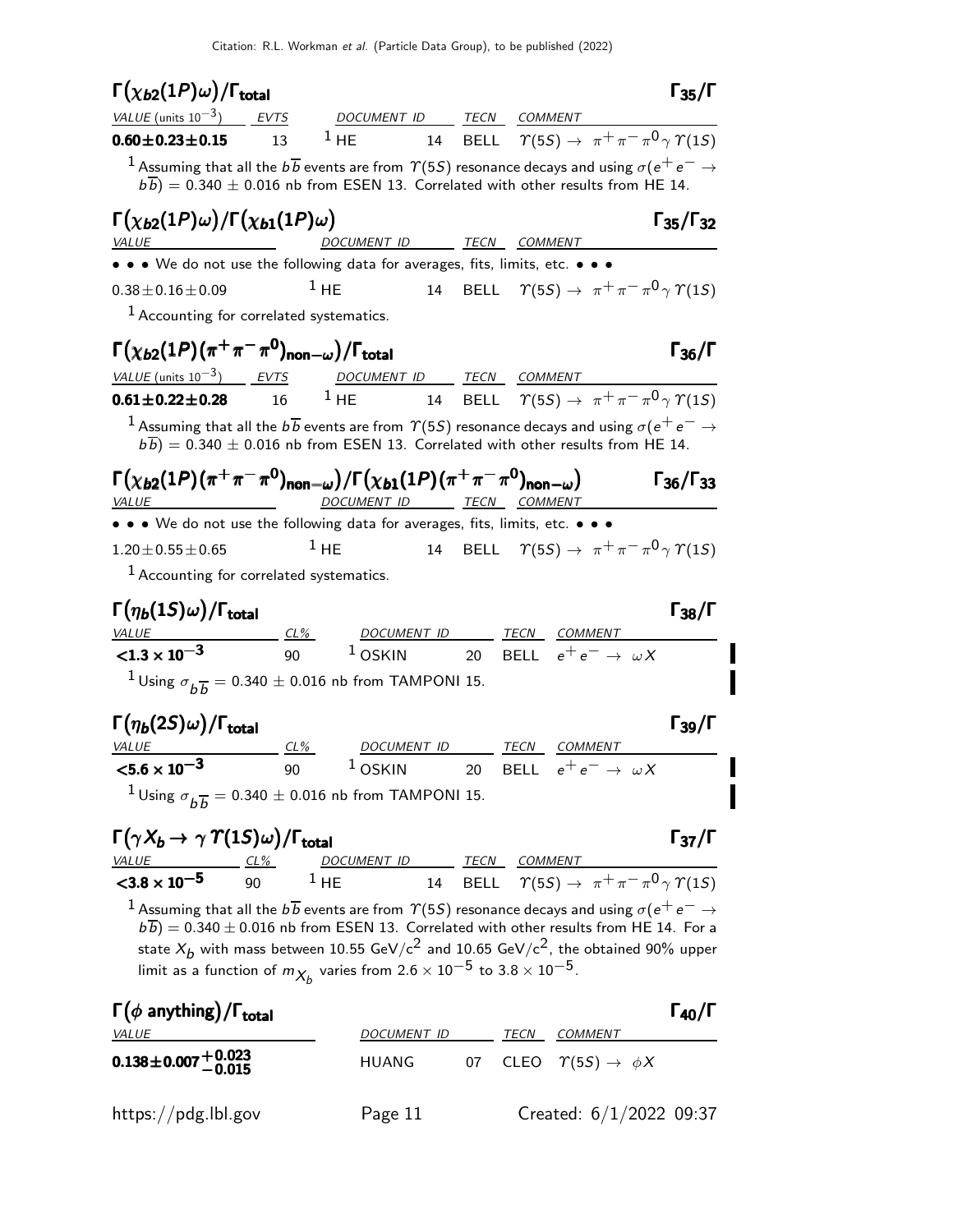| $\Gamma(D^0$ anything + c.c.)/ $\Gamma_{total}$                                                                                                                                                                                                                                                                                                                                                                                                                                                                                         |     | DOCUMENT ID TECN COMMENT                                                                                                  |      |         | $\Gamma_{41}/\Gamma$ |
|-----------------------------------------------------------------------------------------------------------------------------------------------------------------------------------------------------------------------------------------------------------------------------------------------------------------------------------------------------------------------------------------------------------------------------------------------------------------------------------------------------------------------------------------|-----|---------------------------------------------------------------------------------------------------------------------------|------|---------|----------------------|
| VALUE<br>$1.076 \pm 0.040 \pm 0.068$                                                                                                                                                                                                                                                                                                                                                                                                                                                                                                    |     | DRUTSKOY 07 BELL $\Upsilon(5S) \rightarrow D^0 X$                                                                         |      |         |                      |
| $\Gamma(D_{s}$ anything + c.c.)/ $\Gamma_{total}$<br>VALUE                                                                                                                                                                                                                                                                                                                                                                                                                                                                              |     | DOCUMENT ID TECN COMMENT                                                                                                  |      |         | $\Gamma_{42}/\Gamma$ |
| 0.46 $\pm$ 0.06 OUR AVERAGE<br>$0.472 \pm 0.024 \pm 0.072$<br>$0.44 \pm 0.09 \pm 0.04$                                                                                                                                                                                                                                                                                                                                                                                                                                                  |     | <sup>1</sup> DRUTSKOY 07 BELL $\Upsilon(5S) \rightarrow D_s X$<br><sup>2</sup> ARTUSO 05B CLE3 $e^+e^- \rightarrow D_x X$ |      |         |                      |
| <sup>1</sup> Using B( $D_s^+ \to \phi \pi^+$ ) = (4.4 ± 0.6)% from PDG 06.<br><sup>2</sup> ARTUSO 05B reports $[\Gamma(\Upsilon(10860) \rightarrow D_s \text{ anything } + \text{ c.c.})/\Gamma_{\text{total}}] \times [B(D_s^+ \rightarrow$<br>$(\phi \pi^+)] = 0.0198 \pm 0.0019 \pm 0.0038$ which we divide by our best value B $(D_s^+ \rightarrow \phi \pi^+)$<br>$\sigma = (4.5 \pm 0.4) \times 10^{-2}$ . Our first error is their experiment's error and our second error is<br>the systematic error from using our best value. |     |                                                                                                                           |      |         |                      |
| $\Gamma(J/\psi$ anything )/ $\Gamma_{\text{total}}$<br>VALUE (units $10^{-2}$ )                                                                                                                                                                                                                                                                                                                                                                                                                                                         |     | DOCUMENT ID TECN COMMENT                                                                                                  |      |         | $\Gamma_{43}/\Gamma$ |
| $2.060 \pm 0.160 \pm 0.134$                                                                                                                                                                                                                                                                                                                                                                                                                                                                                                             |     | DRUTSKOY 07 BELL $\Upsilon(5S) \rightarrow J/\psi X$                                                                      |      |         |                      |
| $\Gamma(B^0$ anything + c.c.)/ $\Gamma_{total}$<br>VALUE<br>EVTS                                                                                                                                                                                                                                                                                                                                                                                                                                                                        |     | DOCUMENT ID TECN COMMENT                                                                                                  |      |         | $\Gamma_{44}/\Gamma$ |
| $0.770 + 0.058 + 0.061$                                                                                                                                                                                                                                                                                                                                                                                                                                                                                                                 | 352 | DRUTSKOY 10 BELL $\varUpsilon(5S) \to \, B^0 \, X$                                                                        |      |         |                      |
| $\Gamma(B^+$ anything + c.c.)/ $\Gamma_{total}$<br><i>VALUE</i><br>EVTS DOCUMENT ID                                                                                                                                                                                                                                                                                                                                                                                                                                                     |     |                                                                                                                           | TECN | COMMENT | $\Gamma_{45}/\Gamma$ |

# $\Upsilon(10860)$  REFERENCES

711 DRUTSKOY 10 BELL  $\Upsilon(5S) \rightarrow B^{+}X$ 

| KOVALENKO<br><b>DONG</b> | 21<br>20A | PR D104 112006<br>CP C44 083001 | E. Kovalenko et al.<br>X.-K. Dong et al. |                 | (BELLE Collab.)                  |
|--------------------------|-----------|---------------------------------|------------------------------------------|-----------------|----------------------------------|
| <b>OSKIN</b><br>MIZUK    | 20<br>19  | PR D102 092011<br>JHEP 1910 220 | P. Oskin et al.<br>R. Mizuk et al.       |                 | BELLE Collab.)<br>BELLE Collab.) |
| <b>TAMPONI</b>           | 18        | EPJ C78 633                     | U. Tamponi et al.                        |                 | BELLE Collab.)                   |
| YIN.                     | 18        | PR D98 091102                   | J.H. Yin et al.                          |                 | BELLE Collab.)                   |
| <b>MIZUK</b>             | 16        | PRL 117 142001                  | R. Mizuk et al.                          |                 | BELLE Collab.)                   |
| SANTEL                   | 16        | PR D93 011101                   | D. Santel et al.                         |                 | BELLE Collab.)                   |
| <b>TAMPONI</b>           | 15        | PRL 115 142001                  | U. Tamponi et al.                        |                 | BELLE Collab.)                   |
| HE.                      | 14        | PRL 113 142001                  | X.H. He et al.                           |                 | BELLE Collab.)                   |
| ESEN                     | 13        | PR D87 031101                   | S. Esen et al.                           |                 | BELLE Collab.)                   |
| <b>SHEN</b>              | 13A       | PR D88 052019                   | C.P. Shen et al.                         |                 | BELLE Collab.)                   |
| ADACHI                   | 12        | PRL 108 032001                  | I. Adachi et al.                         |                 | BELLE Collab.)                   |
| LI.                      | 12        | PRL 108 181808                  | J. Li et al.                             |                 | BELLE Collab.)                   |
| <b>CHEN</b>              | 10        | PR D82 091106                   | K.-F. Chen et al.                        |                 | BELLE Collab.)                   |
| <b>DRUTSKOY</b>          | 10        | PR D81 112003                   | A. Drutskoy et al.                       |                 | BELLE Collab.)                   |
| AUBERT                   | 09E       | PRL 102 012001                  | B. Aubert et al.                         | (BABAR Collab.) |                                  |
| LOUVOT                   | 09        | PRL 102 021801                  | R. Louvot et al.                         |                 | BELLE Collab.)                   |
| <b>CHEN</b>              | 08        | PRL 100 112001                  | K.-F. Chen et al.                        |                 | BELLE Collab.)                   |
| <b>DRUTSKOY</b>          | 07        | PRL 98 052001                   | A. Drutskoy et al.                       |                 | BELLE Collab.)                   |
| <b>DRUTSKOY</b>          | 07A       | PR D76 012002                   | A. Drutskoy et al.                       |                 | BELLE Collab.)                   |
| <b>HUANG</b>             | 07        | PR D75 012002                   | G.S. Huang et al.                        |                 | (CLEO Collab.)                   |

 $\mathrm{0.721}^{+0.039}_{-0.038} \pm 0.050$